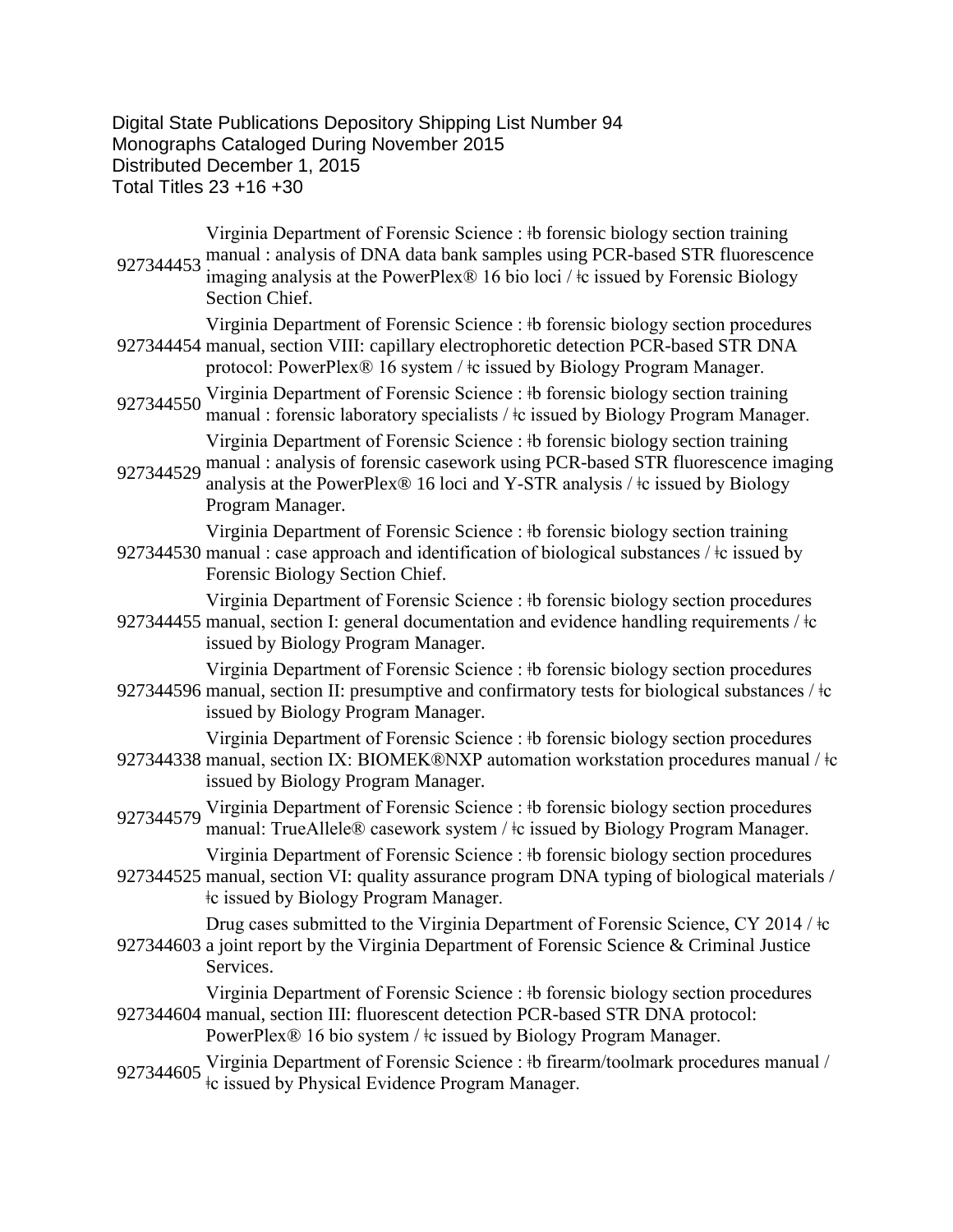| 927344607 Virginia Department of Forensic Science : #b latent print procedures manual / $\pm c$ issued by Physical Evidence Program Manager.                                        |
|-------------------------------------------------------------------------------------------------------------------------------------------------------------------------------------|
| 927344674 Virginia Department of Forensic Science : #b mitochondrial DNA section procedures<br>manual / $\pm c$ issued by Biology Program Manager.                                  |
| Virginia Department of Forensic Science : #b forensic biology section: Qiagen®<br>927344677 Biorobot® universal system procedures manual / ‡c issued by Biology Program<br>Manager. |
| 927344715 Virginia Department of Forensic Science : #b toxicology procedures manual / $\pm c$ issued by Chemistry Program Manager.                                                  |
| 927344709 Virginia Department of Forensic Science : #b trace evidence procedures manual / #c<br>issued by Chemistry Program Manager.                                                |
| 927344718 Accelerating commercial building energy retrofits : #b policy, best practices and pilot implementation / $\pm c$ Virginia Department of Mines, Minerals, and Energy.      |
| 927344719 Virginia's residential retrofit project / $\frac{1}{2}$ Virginia Department of Mines, Minerals,<br>and Energy.                                                            |
| 927344720 Virginia Department of Corrections : #b we are one [map]                                                                                                                  |
| 927344721 Israel : #b fast facts / #c Virginia Economic Development Partnership.                                                                                                    |
|                                                                                                                                                                                     |

927344757 Malaysia : ‡b fast facts / ‡c Virginia Economic Development Partnership.

| 927728638 | PREA audit: #b auditor's summary<br>report: community confinement<br>facilities (Appalachian Detention<br>Center).                         |
|-----------|--------------------------------------------------------------------------------------------------------------------------------------------|
| 927728682 | PREA audit: #b auditor's summary<br>final report: adult prisons $\&$ jails<br>(Baskerville Correctional Center)                            |
| 927728683 | PREA audit: #b auditor's summary<br>report: adult prisons & jails (Augusta)<br>Correctional Center)                                        |
| 927728684 | PREA audit: #b auditor's summary<br>report : adult prisons & jails (Bland<br>Correctional Center)                                          |
| 927728685 | PREA audit: #b auditor's summary<br>report : adult prisons $\&$ jails<br>(Buckingham Correctional Center)                                  |
| 927728576 | PREA audit: #b auditor's summary<br>report : adult prisons & jails (Caroline<br>Correctional Unit #2)                                      |
| 927728742 | PREA audit: #b auditor's summary<br>report : community confinement<br>facilities (Chesterfield Women's<br>Detention and Diversion Center). |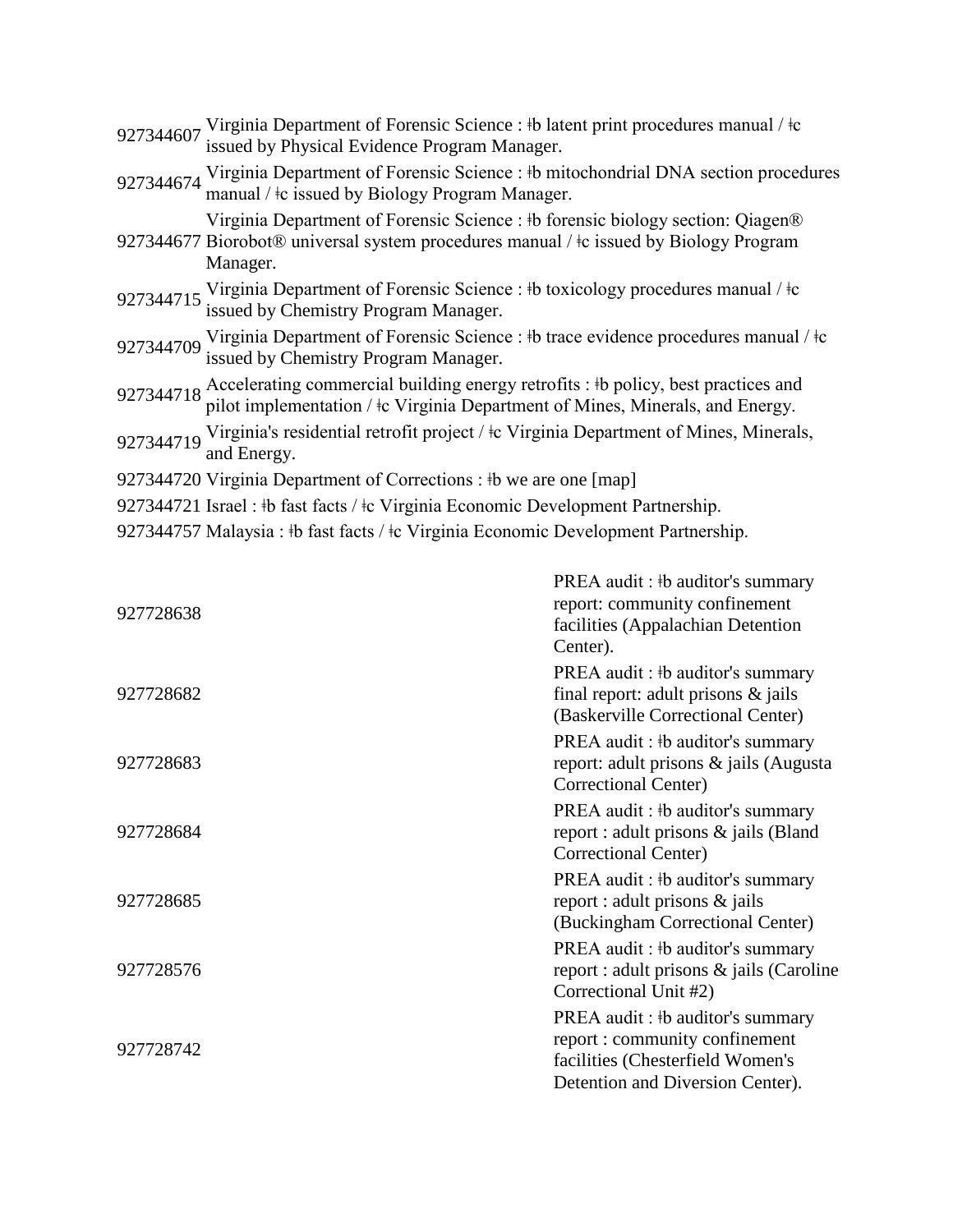| 927728744 |                                          | PREA audit : #b auditor's summary<br>report : adult prisons & jails (Cold<br>Spring Correctional Unit and Work<br>Center).                                                               |
|-----------|------------------------------------------|------------------------------------------------------------------------------------------------------------------------------------------------------------------------------------------|
| 927728750 |                                          | PREA audit: #b auditor's summary<br>report : adult prisons & jails (Deep<br>Meadow Correctional Center and<br>James River Work Center).                                                  |
| 927728757 |                                          | PREA audit : #b auditor's summary<br>report : adult prisons & jails<br>(Deerfield Correctional Center).                                                                                  |
| 927728761 |                                          | PREA audit : #b auditor's summary<br>report : adult prisons & jails<br>(Deerfield Men's Work Center/<br>Deerfield Women's Work Center/<br>Brunswick Women's Reception &<br>Pre-Release.) |
| 927728772 |                                          | PREA audit : #b auditor's summary<br>report : adult prisons & jails (Dillwyn<br>Correctional Center).                                                                                    |
| 927728776 |                                          | PREA audit : #b auditor's summary<br>report : adult prisons & jails<br>(Fluvanna Correctional Center for<br>Women).                                                                      |
| 927728801 |                                          | PREA audit : #b auditor's summary<br>report : adult prisons & jails (Green<br>Rock Correctional Center).                                                                                 |
| 927728803 |                                          | PREA audit : #b auditor's summary<br>report : adult prisons & jails<br>(Greensville Correctional Center).                                                                                |
| 927728804 |                                          | PREA audit report : #b adult prisons<br>& jails (Halifax Correctional Unit<br>23).                                                                                                       |
|           | PREA audit: #b auditor's summary report: |                                                                                                                                                                                          |

| I KEA audit. TO auditor S summaly report.                                                                             |
|-----------------------------------------------------------------------------------------------------------------------|
| 929985945 adult prisons & jails (Indian Creek                                                                         |
| Correctional Center).                                                                                                 |
| PREA audit : #b auditor's summary report :<br>929985937 adult prisons & jails (Keen Mountain<br>Correctional Center). |
| PREA audit: #b auditor's summary report:<br>929985938 adult prisons & jails (Lunenburg<br>Correctional Center).       |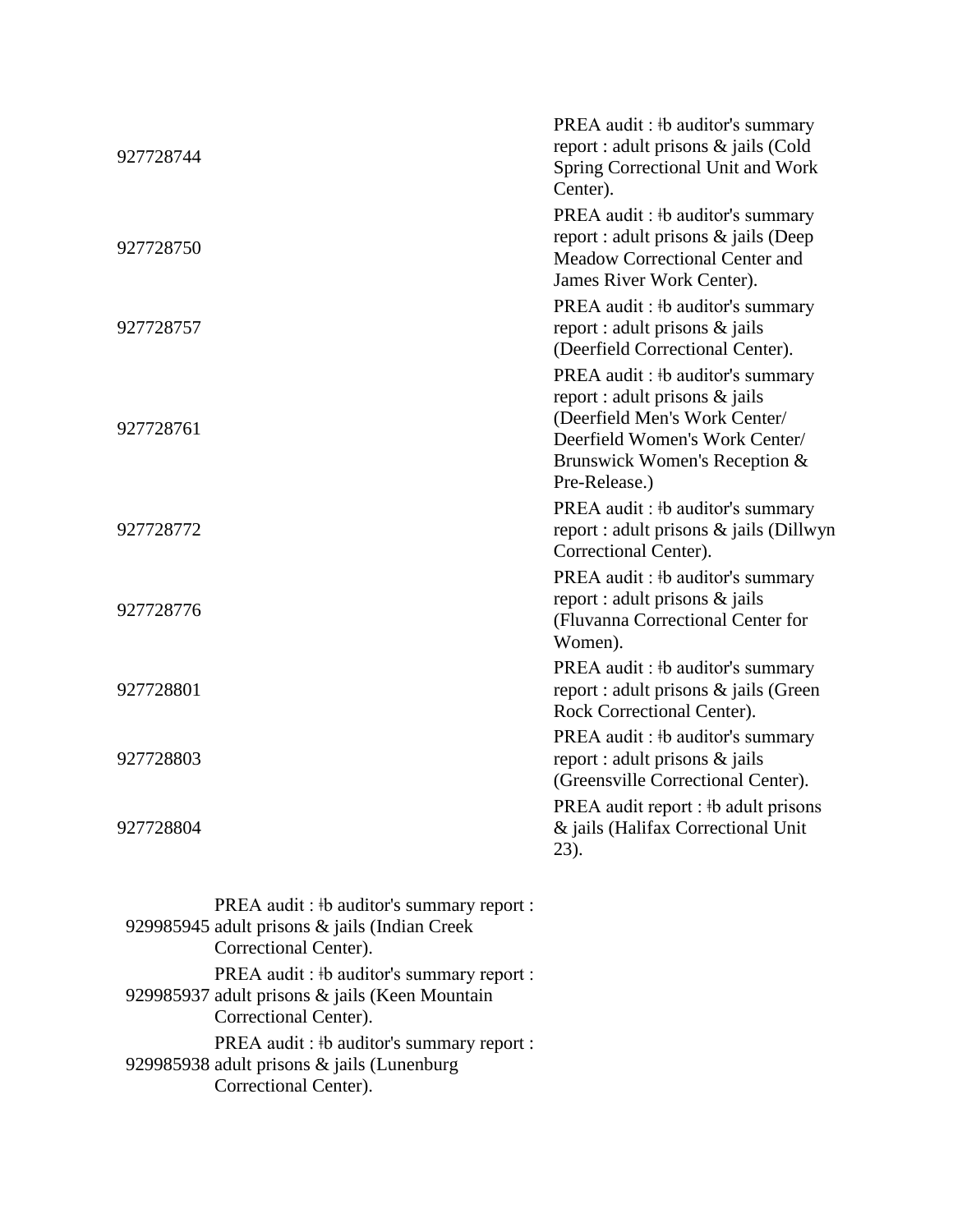929985984 adult prisons & jails (Marion Correctional PREA audit :  $\frac{1}{2}$  b auditor's summary report : Treatment Center). 929985939 adult prisons & jails (Pocahontas State PREA audit : ‡b auditor's summary report : Correctional Center). 929985940 adult prisons & jails (Nottoway PREA audit :  $\frac{1}{2}$  b auditor's summary report : Correctional Center). 929985997 adult prisons & jails (Rustburg Correctional PREA audit :  $\frac{1}{2}$  b auditor's summary report : Unit #9). 929985998 adult prisons & jails (Stafford Diversion PREA audit : ‡b auditor's summary report : Center). 929985999 adult prisons & jails (St. Brides PREA audit : ‡b auditor's summary report : Correctional Center). 929986000 PREA audit : ‡b auditor's summary report : adult prisons & jails (Sussex I State Prison). 929986001 adult prisons & jails (Virginia Correctional PREA audit :  $\frac{1}{2}$  b auditor's summary report : Center for Women). 929986002 adult prisons & jails (Wise Correctional PREA audit :  $\frac{1}{2}$  b auditor's summary report : Unit). 929986004 ǂc prepared by Emma Duer, MPH. Program Family and intimate partner homicide in Virginia's cities and counties : 1999-2013 / Coordinator, Family and Intimate Partner Homicide Review & Surveillance 929986005 PREA audit : ‡b auditor's summary report : (Patrick Henry Correctional Unit). 929985985 Council / ‡c Virginia Department of Labor Bylaws for the Virginia Apprenticeship and Industry. 929986006 apprenticeship field operation manual /  $\pm c$ Commonwealth of Virginia registered Virginia Department of Labor and Industry. 929986007 /  $\pm c$  Virginia Department of Game and Virginia deer management plan 2015-2024 Inland Fisheries. 929986008 PREA audit : ‡b auditor's summary report :